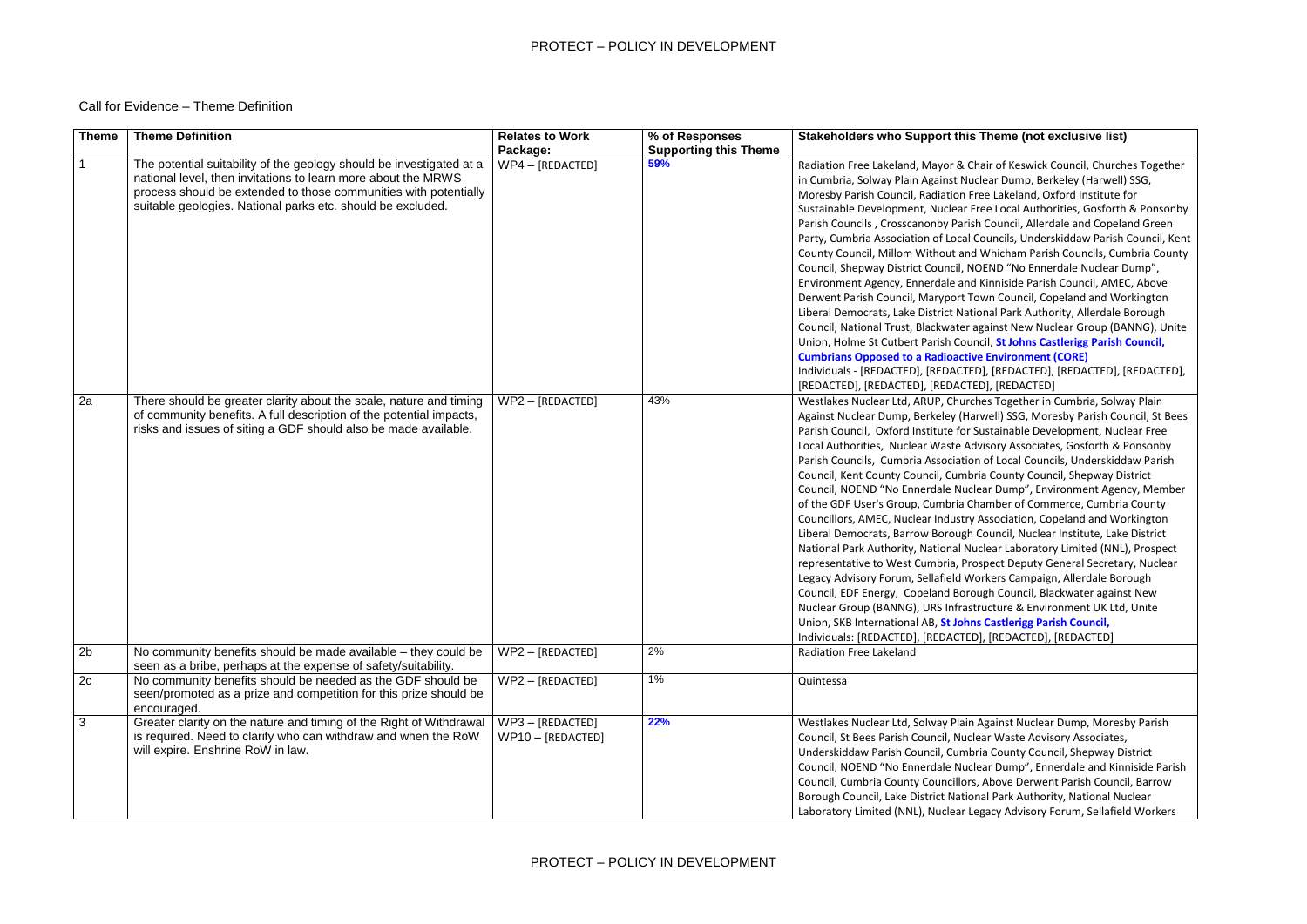National Trust, Copeland Borough ment UK Ltd, St Johns Castlerigg Parish

Vestlakes Nuclear Ltd, Nuclear Waste onby Parish Councils, NOEND "No bria and North Lakes Friends of the Earth, al Park Authority, EDF Energy, Blackwater URS Infrastructure & Environment UK Ltd,

tute, Prospect representative to West rough Council

**Institute for Sustainable Development,** osforth & Ponsonby Parish Councils, Underskiddaw Parish Council, Millom **Cumbria County Council, Shepway** lear Legacy Advisory Forum, Sellafield t New Nuclear Group (BANNG), SKB **Interational AB, International AB, St Johns Castlerigg Parish** 

r Waste Advisory Associates, Cumbria ncil, Environment Agency, AMEC, Barrow tive to West Cumbria, Nuclear Legacy field Workers Campaign, URS

, [REDACTED], [REDACTED] reenpeace UK, Blackwater against New

, [REDACTED]

**Mandal Pacter Council, Gosforth & Ennerdale Nuclear Dump", Above** t, Blackwater against New Nuclear Group **ns Castlerigg Parish Council** 

onal Nuclear Laboratory Limited (NNL), land Borough Council

ber of the GDF User's Group, Cumbria stitute, Nuclear Legacy Advisory Forum, tructure & Environment UK Ltd,

rgy, SKB International AB,

ia County Councillors, AMEC, Nuclear Sellafield Workers Campaign, Copeland Borough Council, Environment UK Ltd, SKB International

|                 |                                                                                                                                                                                                                                                         |                    |     | Campaign, Allerdale Borough Council,<br>Council, URS Infrastructure & Environn<br><b>Council</b><br>Individuals - [REDACTED], [REDACTED]                                                                                                                                                                           |
|-----------------|---------------------------------------------------------------------------------------------------------------------------------------------------------------------------------------------------------------------------------------------------------|--------------------|-----|--------------------------------------------------------------------------------------------------------------------------------------------------------------------------------------------------------------------------------------------------------------------------------------------------------------------|
| $\overline{4}$  | What constitutes a "Community" needs to be clearly defined                                                                                                                                                                                              | WP11 - [REDACTED]  | 10% | National Skills Academy for Nuclear, W<br>Advisory Associates, Gosforth & Ponso<br>Ennerdale Nuclear Dump", West Cumb<br>Nuclear Institute, Lake District Nationa<br>against New Nuclear Group (BANNG),<br>Individuals: [REDACTED], [REDACTED]                                                                     |
| 5a              | Decision making body composition and/or powers should be<br>made clear, and the decision-making body should be the District<br>Council                                                                                                                  | $WP3 - [REDACTED]$ | 3%  | Imperial College London, Nuclear Instit<br>Cumbria, National Trust, Copeland Bor                                                                                                                                                                                                                                   |
| 5 <sub>b</sub>  | Decision making body composition and/or powers should be<br>made clear, and the decision-making body should be other than<br>the District Council                                                                                                       | WP3-[REDACTED]     | 13% | ARUP, St Bees Parish Council, Oxford In<br>Nuclear Waste Advisory Associates, Go<br>Cumbria Association of Local Councils,<br>Without and Whicham Parish Councils<br>District Council, Nuclear Institute, Nucl<br>Workers Campaign, Blackwater against<br>International AB, Holme St Cutbert Par<br><b>Council</b> |
| 6               | There needs to be greater clarity and communication about the<br>inventory destined for a GDF                                                                                                                                                           | $WPS - [REDACTED]$ | 11% | Nuclear Free Local Authorities, Nuclear<br>County Council, Shepway District Coun<br>Borough Council, Prospect representat<br>Advisory Forum, Greenpeace UK, Sella<br>Infrastructure & Environment UK Ltd,<br>Individuals - [REDACTED], [REDACTED]                                                                  |
| $\overline{7}$  | The inventory destined for the GDF should be legacy waste only.<br>A GDF for any wastes arising out of new nuclear build should be<br>the subject of a separate process.                                                                                | WP6 - [REDACTED]   | 14% | Nuclear Waste Advisory Associates, Gr<br>Nuclear Group (BANNG),<br>Individuals - [REDACTED], [REDACTED]                                                                                                                                                                                                            |
| 8               | Decision-makers in the process should be independent from the<br>nuclear industry, unbiased, not have any personal political<br>agenda and should not be part of the team developing the final<br>report for the decision making bodies' consideration. | WP3-[REDACTED]     | 11% | Solway Plain Against Nuclear Dump, M<br>Ponsonby Parish Councils, NOEND "No<br>Derwent Parish Council, National Trust<br>(BANNG), SKB International AB, St John<br>Individuals - [REDACTED], [REDACTED]                                                                                                            |
| 9               | DECC should establish an engagement fund for communities to<br>draw upon for costs/marketing/time incurred during early<br>engagement (this could be prior to formal interest in the process).                                                          | WP7 - [REDACTED]   | 4%  | Shepway District Council, AMEC, Natio<br>Nuclear Legacy Advisory Forum, Copela<br>Individuals - [REDACTED]                                                                                                                                                                                                         |
| 10a             | Supports a proactive advocate for the GDF                                                                                                                                                                                                               | WP1-[REDACTED]     | 11% | ARUP, Shepway District Council, Meml<br>County Councillors, AMEC, Nuclear Ins<br>Copeland Borough Council, URS Infrast<br>Individuals - [REDACTED], [REDACTED]                                                                                                                                                     |
| 10 <sub>b</sub> | Supports a proactive advocate for the GDF and thinks this should<br>be RWMD                                                                                                                                                                             | WP1-[REDACTED]     | 4%  | Nuclear Industry Association, EDF Ener<br>Individuals - [REDACTED]                                                                                                                                                                                                                                                 |
| 11a             | Supports geological disposal as the right policy for management<br>of HAW                                                                                                                                                                               | WP11-[REDACTED]    | 9%  | Churches Together in Cumbria, Cumbri<br>Industry Association, Nuclear Institute,<br>Borough Council, URS Infrastructure 8<br>AB<br>Individuals - [REDACTED]                                                                                                                                                        |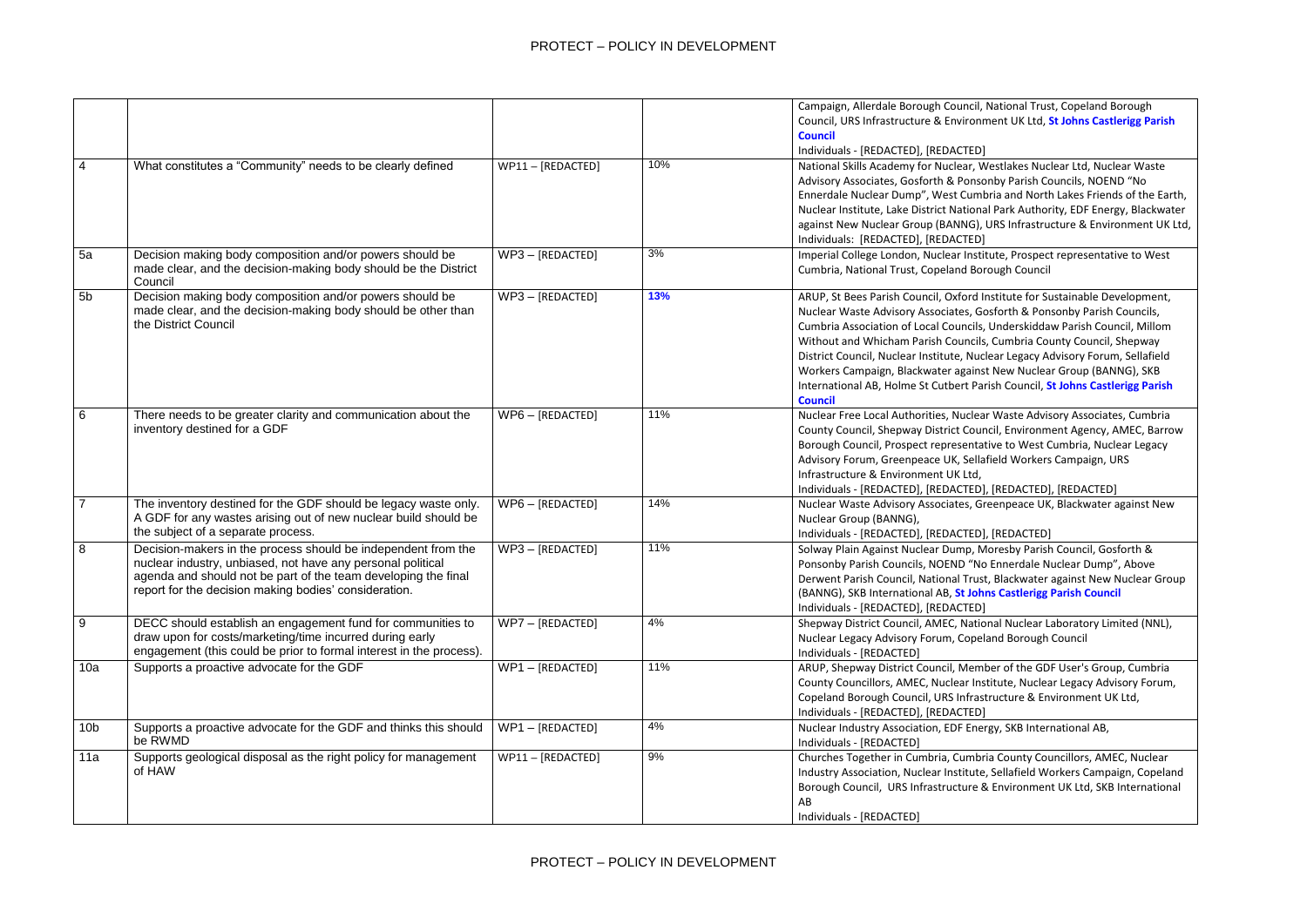## **Mbrians Opposed to a Radioactive**

ent County Council, Member of the GDF Cumbria County Councillors, AMEC, | Nuclear Laboratory Limited (NNL), npeace UK, Sellafield Workers Campaign, y, Blackwater against New Nuclear Group

ar Ltd, St Bees Parish Council, Gosforth & **Ennerdale Nuclear Dump", Ennerdale** ter against New Nuclear Group (BANNG), **hns Castlerigg Parish Council** ], [REDACTED]

& Ponsonby Parish Councils, Shepway Member of the GDF User's Group, nocrats, Barrow Borough Council, Nuclear Instituted (NNL), National Trust, EDF **International AB, Geological Society** ], [REDACTED], [REDACTED], [REDACTED],

**Nuclear Waste Advisory Associates, AMEC,** 

unreay Stakeholder Group,

akeland, Westlakes Nuclear Ltd, ARUP, Juclear Free Local Authorities, Nuclear and Copeland Green Party, Underskiddaw **Nuclear Dump", Ennerdale and Kinniside Inc.** Council, Nuclear Industry Association, Campaign, EDF Energy, Blackwater against

#### , [REDACTED], [REDACTED]

shire, Shepway District Council, GDF User's Group, Cumbria County ion, Copeland and Workington Liberal Dry Limited (NNL), Allerdale Borough Opeland Borough Council, British **AB, Geological Society** ], [REDACTED], [REDACTED]

Vestlakes Nuclear Ltd, Moresby Parish ciates, Allerdale and Copeland Green **Iackwater against New Nuclear Group** 

| 11 <sub>b</sub> | Doesn't support geological disposal as the policy for management<br>of HAW                                                                                                                                                                                                                                                                                                                                                                                                    | WP11 - [REDACTED]                  | 6%  | Parents Concerned About Hinkley, Cun<br><b>Environment (CORE)</b>                                                                                                                                                                                                                                                             |
|-----------------|-------------------------------------------------------------------------------------------------------------------------------------------------------------------------------------------------------------------------------------------------------------------------------------------------------------------------------------------------------------------------------------------------------------------------------------------------------------------------------|------------------------------------|-----|-------------------------------------------------------------------------------------------------------------------------------------------------------------------------------------------------------------------------------------------------------------------------------------------------------------------------------|
| 12a             | Supports volunteerism and wants it retained in any future MRWS<br>process                                                                                                                                                                                                                                                                                                                                                                                                     | WP11 - [REDACTED]                  | 19% | Nuclear Waste Advisory Associates, Ke<br>User's Group, McCombie Consulting, C<br>Nuclear Industry Association, National<br>Nuclear Legacy Advisory Forum, Green<br>Allerdale Borough Council, EDF Energy,<br>(BANNG), Unite Union<br>Individuals - [REDACTED], [REDACTED],                                                    |
| 12 <sub>b</sub> | Doesn't believe volunteerism will successfully deliver a willing<br>community to host a GDF                                                                                                                                                                                                                                                                                                                                                                                   | WP11 - [REDACTED]                  | 4%  | Mayor & Chair of Keswick Council                                                                                                                                                                                                                                                                                              |
| 13              | Lack of trust in the MRWS process / DECC / RWMD                                                                                                                                                                                                                                                                                                                                                                                                                               | WP1-[REDACTED]                     | 19% | University of Oxford, Westlakes Nuclea<br>Ponsonby Parish Councils, NOEND "No<br>and Kinniside Parish Council, Blackwate<br>Holme St Cutbert Parish Council, St Joh<br>Individuals - [REDACTED], [REDACTED],                                                                                                                  |
| 14              | There should be earlier provision of information and greater clarity<br>of that information                                                                                                                                                                                                                                                                                                                                                                                   | WP7/WP8 [REDACTED]                 | 21% | ARUP, CPRE North Yorkshire, Gosforth<br>District Council, Environment Agency, I<br>Copeland and Workington Liberal Dem<br>Institute, National Nuclear Laboratory<br>Energy, British Geological Survey, SKB I<br>Individuals - [REDACTED], [REDACTED],<br>[REDACTED]                                                           |
| $\overline{15}$ | Suggests that the policy owner or implementer should have a<br>greater presence in the community, communicating with the<br>public in venues other than town halls and the like. Education<br>within schools, discussions in pubs, local shops etc Some have<br>suggested a regional office                                                                                                                                                                                   | WP7/WP8 [REDACTED]                 | 6%  | National Skills Academy for Nuclear, No<br><b>EDF Energy</b><br>Individuals: [REDACTED]                                                                                                                                                                                                                                       |
| 16              | Suggests the siting process targets areas where land is owned by<br>NDA/Government and/or has no 'local' community, e.g. MoD, off-<br>shore, uninhabited islands                                                                                                                                                                                                                                                                                                              | WP4 - [REDACTED]                   | 4%  | Member of the GDF User's Group, Dou<br>Individuals: [REDACTED], [REDACTED]                                                                                                                                                                                                                                                    |
| 17              | Suggests the creation of a new independent body and/or panel,<br>with differing suggestions as to role: 1) a new independent body<br>should run the MRWS site selection 'search', 2) a new<br>independent panel should be set up to produce information which<br>could be compared with that provided by RWMD and/or<br>opponents- suggests this panel should hold a fund which<br>communities and/or other interested parties could draw upon for<br>their information needs | WP1-[REDACTED]                     | 22% | University of Oxford, Radiation Free La<br>Solway Plain Against Nuclear Dump, Nu<br>Waste Advisory Associates, Allerdale a<br>Parish Council, NOEND "No Ennerdale<br>Parish Council, Above Derwent Parish (<br>Nuclear Institute, Sellafield Workers Ca<br>New Nuclear Group (BANNG),<br>Individuals: [REDACTED], [REDACTED], |
| 18              | Information should be made more widely available. Suggests<br>other channels should be considered as medium for distributing<br>communication. There should be geographically wider distribution<br>as well as easier access to the information. Historical information<br>should also be widely available.                                                                                                                                                                   | WP7/WP8 [REDACTED]                 | 16% | University of Oxford, CPRE North Yorks<br>Environment Agency, Member of the G<br>Councillors, Nuclear Industry Associatio<br>Democrats, National Nuclear Laborator<br>Council, National Trust, EDF Energy, Co<br>Geological Survey, SKB International Al<br>Individuals - [REDACTED], [REDACTED],                             |
| 19              | A specification should be produced which sets out the exact<br>requirements a site will need to meet in order for it to be<br>considered 'suitable' for a GDF. This should be produced first and                                                                                                                                                                                                                                                                              | WP1-[REDACTED]<br>WP4 - [REDACTED] | 6%  | National Skills Academy for Nuclear, W<br>Council, Nuclear Waste Advisory Assoc<br>Party, Underskiddaw Parish Council, Bl                                                                                                                                                                                                     |